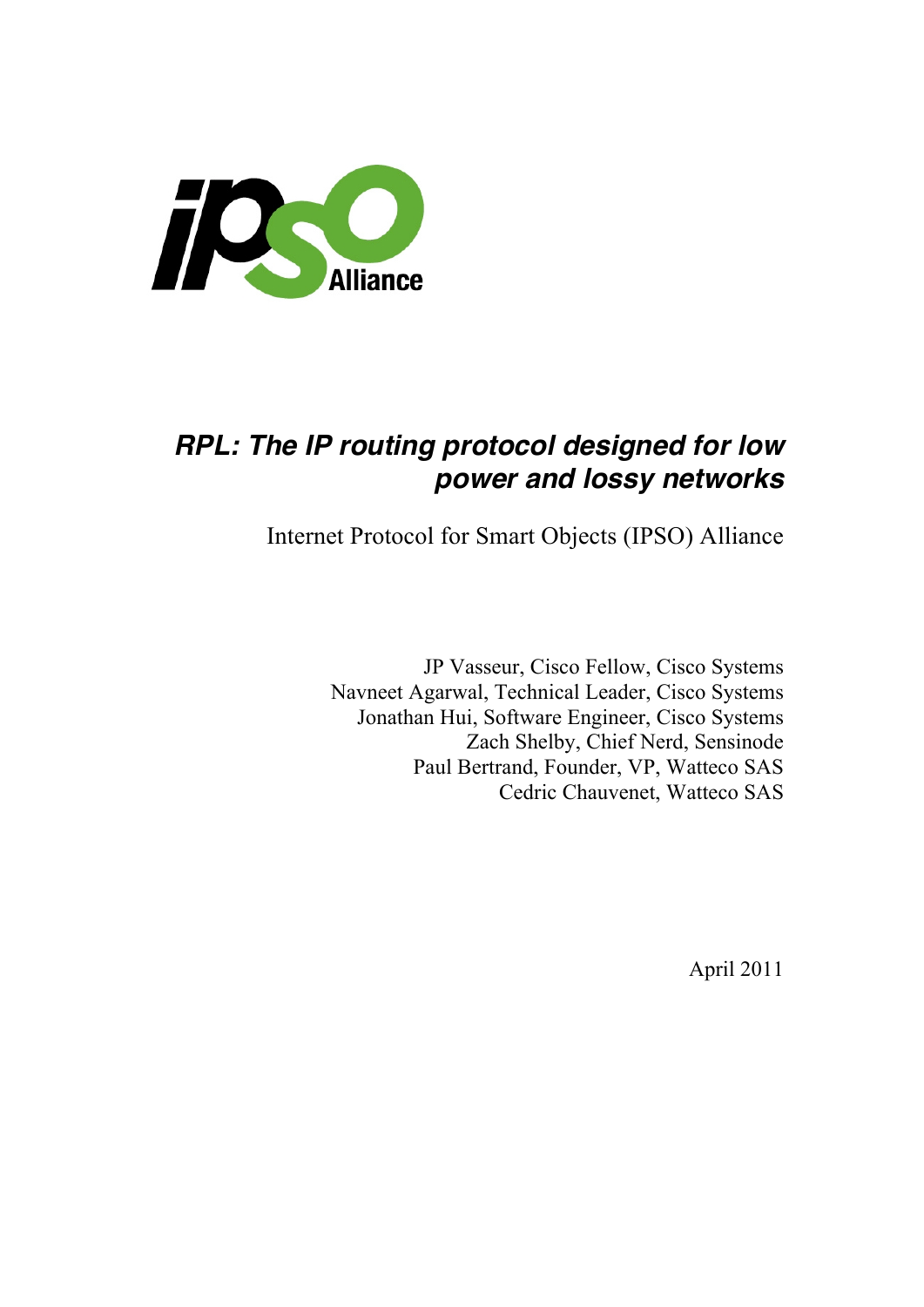# **1. Introduction: the unique routing requirements of IP smart object networks**

IP smart object networks are undoubtedly one of the key components of the next wave of the Internet, with an endless number of new opportunities and applications thanks to newly designed IP based protocols (see [1], [2] and [3]).

Still such networks also present a number of technical challenges that have been explored in various IPSO white papers. The aim of this white paper is to exclusively focus on the routing aspects of IP Smart Object Networks.

Such technical challenges include issues related to power consumption, small form factors and communication challenges (low speed, high error rates, …) used to form networks. The challenges are further complicated as there is interdependence between the issues. For example, the level of communication within the smart objects networks impacts the power consumption in the smart object. Also, the network protocol design should be cognizant of the power consumption and how much data to send. Additional factors such as cost, available power and form factor of the device limits the amount of computing resources that can be put in the smart object. For example, a typical off-the-shelf available smart object would have only tens of kilobytes of RAM/flash with small micro-controllers/processors. Thus the software on the smart objects must not only be power-efficient but must be able to run in a small memory footprint device.

Smart object networks are potentially very large scale consisting of potentially (hundreds of) thousands of nodes often operating in harsh and remote environments. Individual networks built with thousands of smart objects are common. Data collection is typically sampled less frequently but the reporting, collection and analysis of this data leads to scaling issues as the network is designed to work for years. Note also that such nodes are usually unattended and must support some forms of auto-configuration and management.

Another factor related to power consumption is the communication medium of the smart object network. In order to optimize on the power consumption these devices normally use media operating on low power communication standards. These could include low-power wireless communication as well as power line communication protocols where communication happens over the same set of media that carries electricity. It is worth noting some low power link layers designed for LLNs that are working with RPL: IEEE 802.15.4, Wavenis, IEEE P1901.2, ITU G.hnem.... (see [4]). The communication over this type of media is unreliable as it is uncertain if the intended device received a message sent by another device. The message could have been disrupted partially or completely due to physical obstruction in the 'line-ofsight' or due to various sources of noise and interference. The unreliable nature of the communications in the context of smart object networks is referred to as being 'lossy' and this is one of the inherent characteristics, which should be taken into account during any software or communication/network protocol design. Such networks are also referred to as Low power and Lossy Networks (LLNs).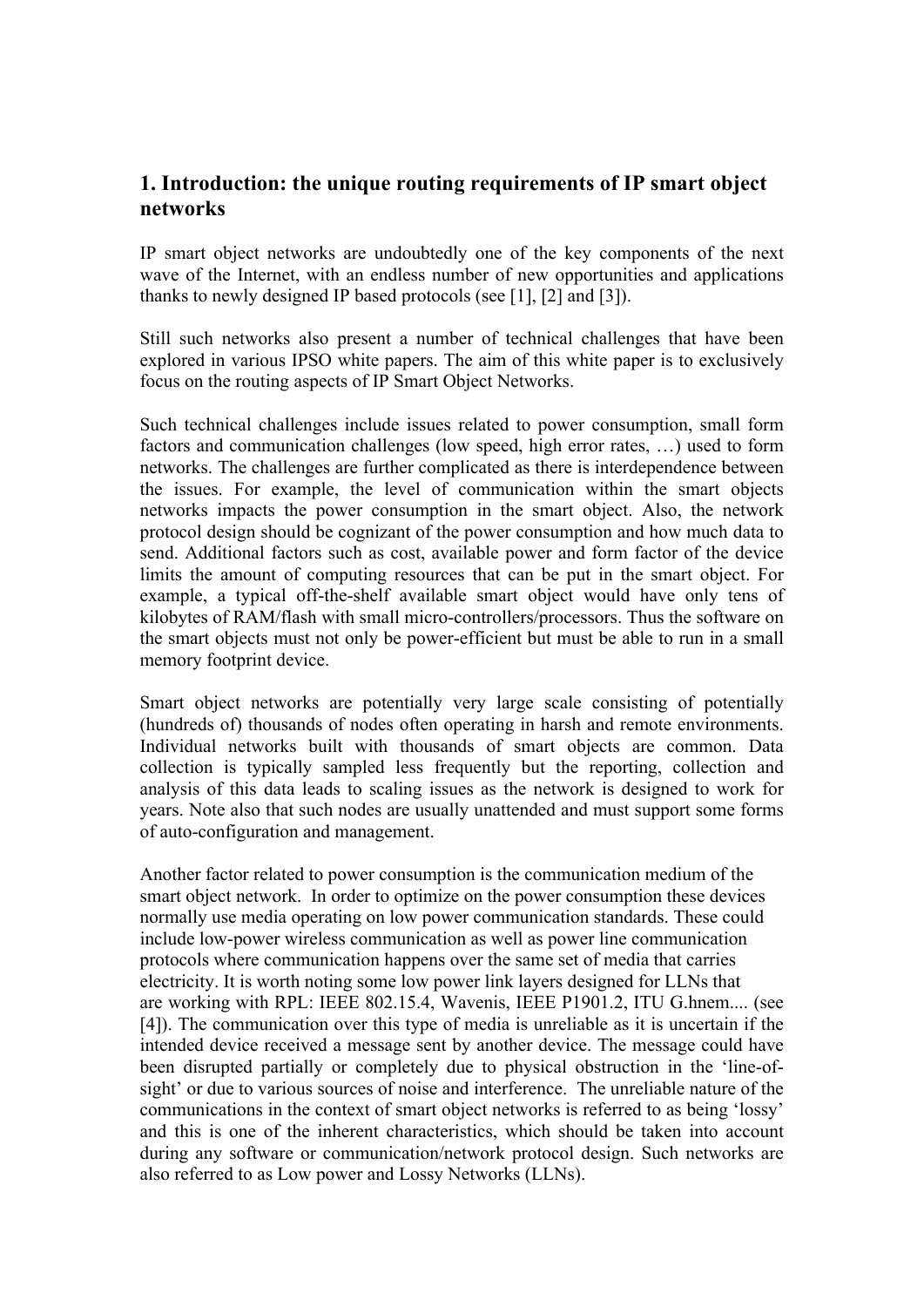Routing is the process by which the network determines what path(s) the messages should take through the network. Routing in LLN has to be cognizant of the above issues and treat this as input requirements for design. The routing protocol design in this type of network should be sensitive to how much data a network can handle, the speed and the devices' capabilities. For example, in smart object networks consisting of battery-powered nodes, the act of communication consumes energy and nodes that communicate more frequently drain their energy faster.

LLNs are known to be lossy, as we have seen. This "lossyness" may be transient and unpredictable. Thus the routing protocol must be robust and be prepared to deal with these network characteristics. In traditional networks any loss of connectivity triggers a desire to quickly re-converge and find alternate routing paths. This is desirable so that data traffic is re-routed around network failures as quickly as possible and with as little loss of data. To that end, a number of techniques such as Fast Reroute for IP/MPLS have been designed for link state protocols such as OSPF or ISIS. This action is seen as overkill in LLNs due to the lossyness being transient and would unavoidably lead to lack of stability and unacceptable control plane overhead. A preferred model should be to 'under-react' to smooth over the transient loss of connectivity and have a confidence-monitoring model before triggering a full reconvergence.

Furthermore, routing in LLNs should be able to self manage to a large extent and be able to heal itself without requiring manual intervention. For example, it is not possible for a system administrator to assign an address manually or be able to enter passwords for accessing the network. In addition to large addressing spaces provided by IPv6, such auto-configuration capability (known as IPv6 stateless autoconfiguration) make IPv6 an ideal candidate for LLNs.

Smart object networks operate on a variety of link types having variable quality, which is unpredictable due to various surrounding environment factors. Unlike traditional links that have a low bit-error rate (BER) the packet delivery ratios (PDR) in LLNs show wide variations. This is true for not only wireless links but PLC links as well which are impacted by impedance variations, interferences etc. Figure 1 shows a typical Packet Delivery Ratio over a low power wireless link.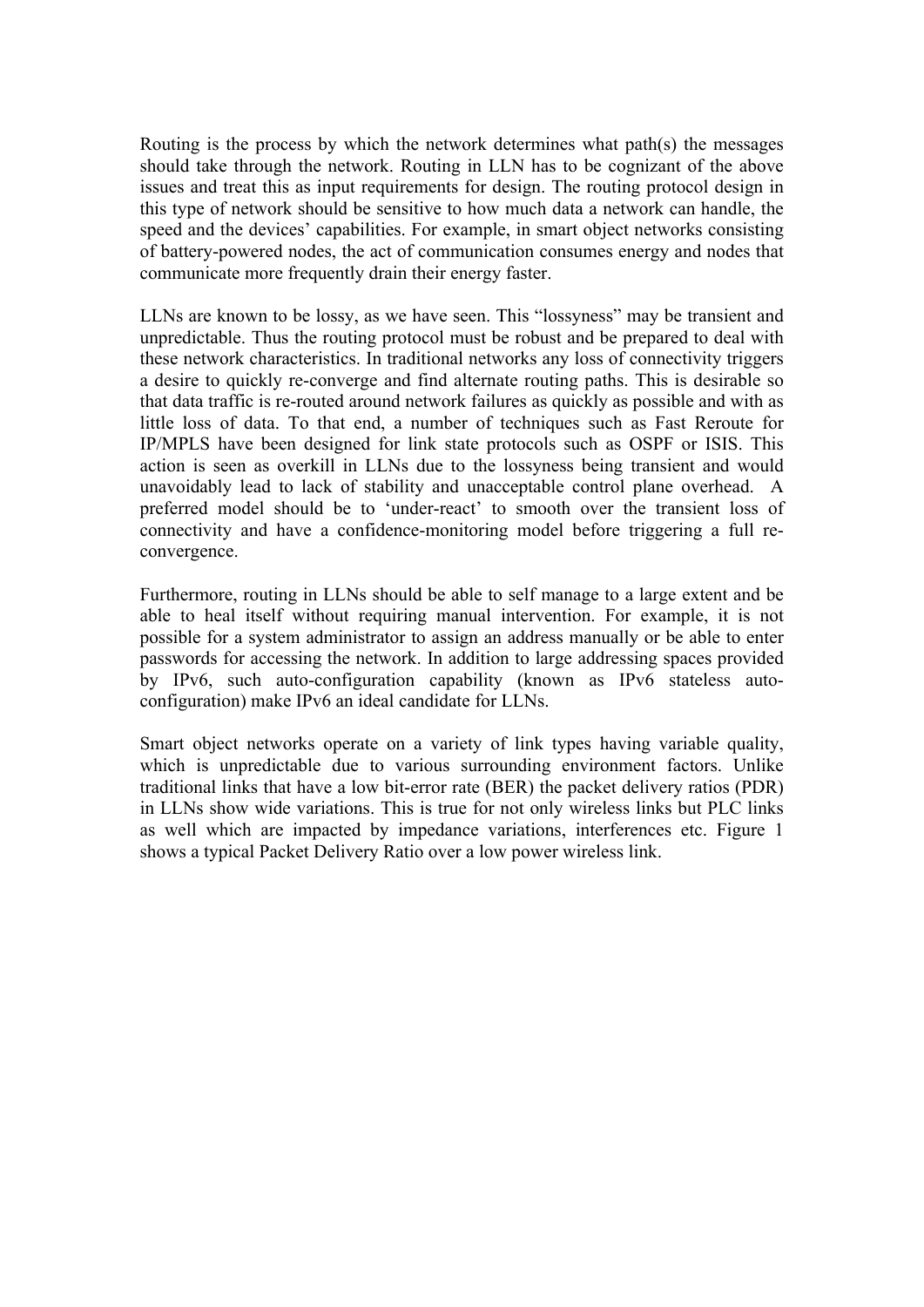

**Figure 1 – PDR Variation over time on IEEE 802.15.4**

The link quality has direct implication on routing protocol design with respect to convergence time. While traditional routing protocols are designed to minimize the convergence time due to the voice and video traffic requirements a similar approach for LLN would potentially lead to routing instabilities, various oscillations and routing loops. Furthermore, smart objects do not send a large amount of traffic unlike voice and video traffic on high-speed IP networks. In these environments, it is a reasonable expectation that during transient instabilities the traffic is locally redirected to an alternate next hop without triggering a global re-convergence.

Another aspect of these networks is the dynamic nature of the metrics. Traditional routing protocols have experimented and avoided the use of dynamic metrics due to risk of route oscillations and network instability. But in LLNs, node and link metrics do change over a period of time (link quality going down due to interference, CPU overloading, node switching from line power to battery power, etc) and the routing protocol should be able to adapt to it.

# **2. RPL: an open routing protocol for IP smart object networks standardized by the IETF**

The Internet Engineering Task Force (IETF) quickly recognized the need to form a new Working Group to standardize an IPv6-based routing solution for IP smart object networks, which led to the formation of a new Working Group called ROLL (Routing Over Low power and Lossy) networks in 2008: http://www.ietf.org/html.charters/rollcharter.html.

The ROLL Working Group conducted a detailed analysis of the routing requirements focusing on several applications: urban networks including smart grid, industrial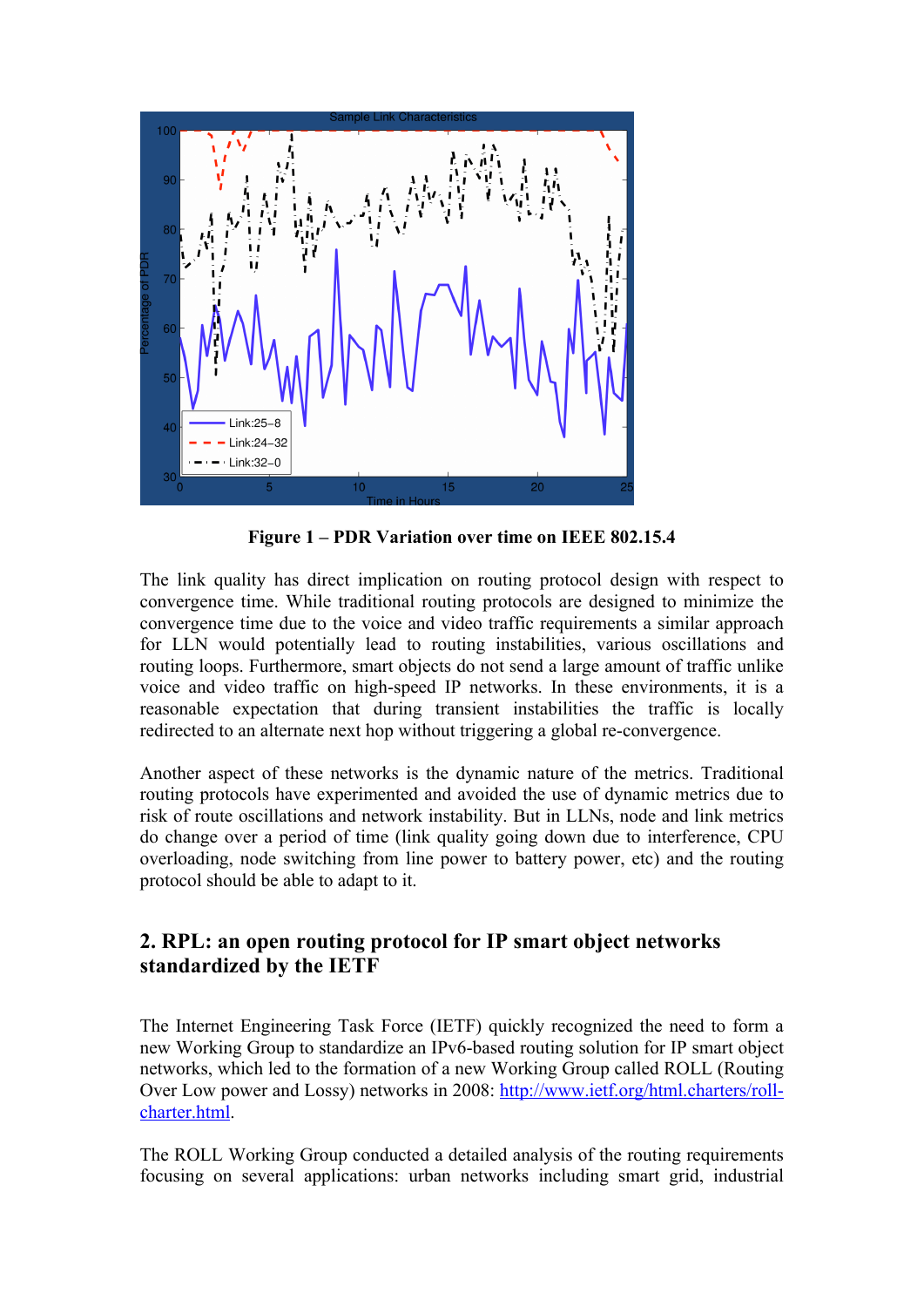automation, home and building automation. This set of applications has been recognized to be sufficiently wide to cover most of the applications of the Internet of Things. The objective of the WG was to design a routing protocol for LLNs, supporting a variety of link layers, sharing the common characteristics of being low bandwidth, lossy and low power. Thus the routing protocol should make no specific assessment on the link layer, which could either be wireless such as IEEE 802.15.4, IEEE 802.15.4g, (low power) Wifi or Powerline Communication (PLC) using IEEE 802.15.4 such as IEEE P1901.2..

The result of this Working Group was the "Ripple" routing protocol (RPL) specification, along with supporting specifications on routing metrics, objective functions and security. The rest of this document gives an introduction to RPL and these related specifications.

Note that RPL operates at the IP layer according to the IP architecture, and thus allows for routing across multiple types of link layers, in contrast with other form of "routing" operating at lower layer (e.g. link layers).

### **3. An overview of RPL mode of operation**

RPL is a Distance Vector IPv6 routing protocol for LLNs that specifies how to build a Destination Oriented Directed Acyclic Graph (DODAG sometimes referred to as a graph in the rest of this document) using an objective function and a set of metrics/constraints. The objective function operates on a combination of metrics and constraints to compute the 'best' path. There could be several objective functions in operation on the same node and mesh network because deployments vary greatly with different objectives and a single mesh network may need to carry traffic with very different requirements of path quality. For example, several DODAGs may be used with the objective to (1) 'Find paths with best ETX [Expected Transmissions] values (metric) and avoid non-encrypted links (constraint)' or (2) 'Find the best path in terms of latency (metric) while avoiding battery-operated nodes (constraint)'. The objective function does not necessarily specify the metric/constraints but does dictate some rules to form the DODAG (for example, the number of parents, back-up parents, use of load-balancing, …).

The graph built by RPL is a logical routing topology built over a physical network to meet a specific criteria and the network administrator may decide to have multiple routing topologies (graphs) active at the same time used to carry traffic with different set of requirements. A node in the network can participate and join one or more graphs (in this case we call them "RPL instances") and mark the traffic according to the graph characteristic to support QoS aware and constraint based routing. The marked traffic flows up and down along the edges of the specific graph.

#### **DODAG Building Process**

The graph building process starts at the root or LBR (LowPAN Border Router), which is configured by the system administrator. There could be multiple roots configured in the system. The RPL routing protocol specifies a set of new ICMPv6 control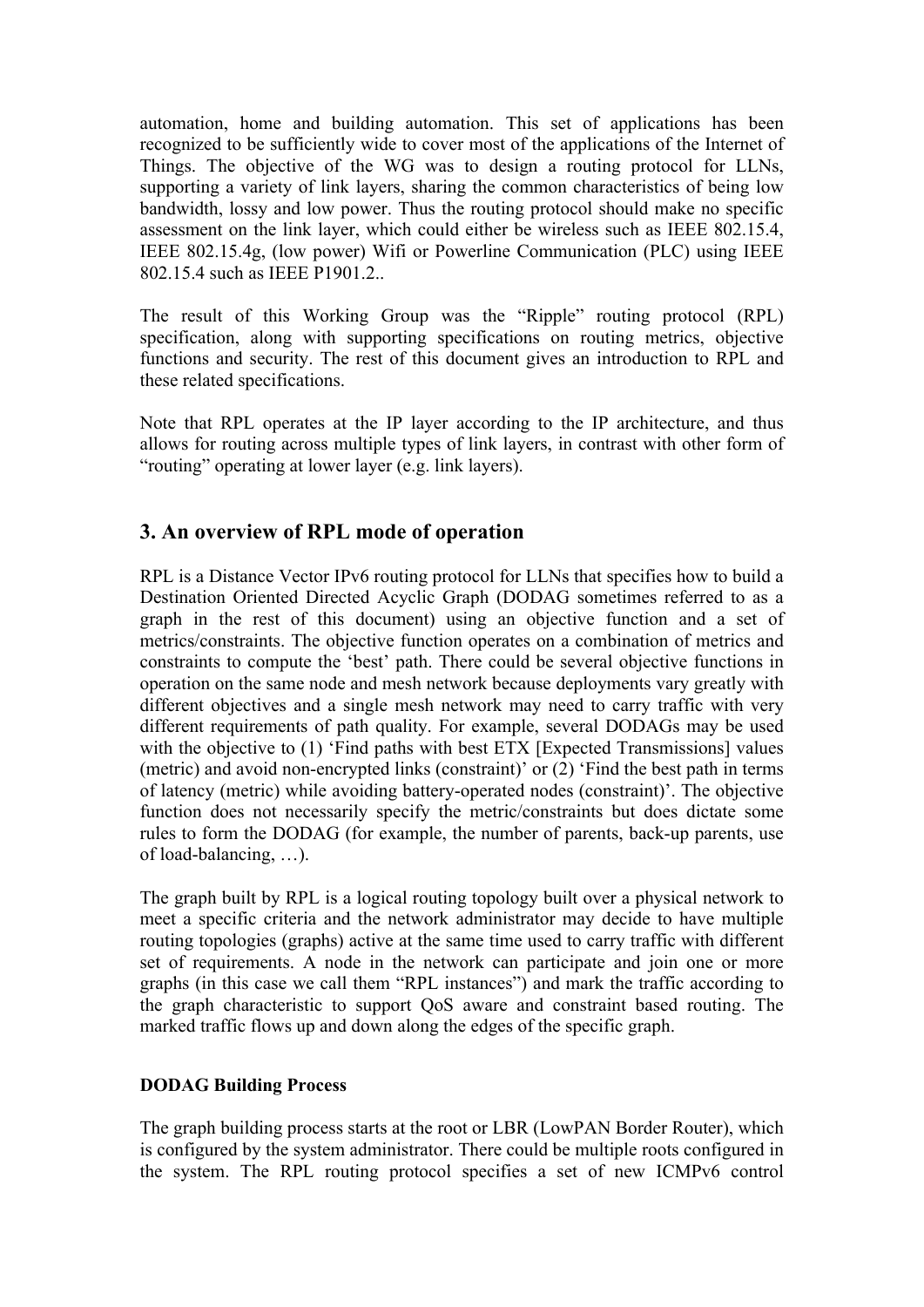messages to exchange graph related information. These messages are called DIS (DODAG Information Solicitation), DIO (DODAG Information Object) and DAO (DODAG Destination Advertisement Object).

The root starts advertising the information about the graph using the DIO message. The nodes in the listening vicinity (neighboring nodes) of the root will receive and process DIO message potentially from multiple nodes and makes a decision based on certain rules (according to the objective function, DAG characteristics, advertised path cost and potentially local policy) whether to join the graph or not. Once the node has joined a graph it has a route toward the graph (DODAG) root. The graph root is termed as the 'parent' of the node. The node computes the 'rank' of itself within the graph, which indicates the "coordinates" of the node in the graph hierarchy. If configured to act as a router, it starts advertising the graph information with the new information to its neighboring peers. If the node is a "leaf node", it simply joins the graph and does not send any DIO message. The neighboring peers will repeat this process and do parent selection, route addition and graph information advertisement using DIO messages. This rippling effect builds the graph edges out from the root to the leaf nodes where the process terminates. In this formation each node of the graph has a routing entry towards its parent (or multiple parents depending on the objective function) in a hop-by-hop fashion and the leaf nodes can send a data packet all the way to root of the graph by just forwarding the packet to its immediate parent. This model represents a MP2P (Multipoint-to-point) forwarding model where each node of the graph has reach-ability toward the graph root. This is also referred to as UPWARD routing. Each node in the graph has a 'rank' that is relative and represents an increasing coordinate of the relative position of the node with respect to the root in graph topology. The notion of "rank" is used by RPL for various purposes including loop avoidance. The MP2P flow of traffic is called the 'up' direction in the DODAG. The various steps of the graph building process are represented in Figure 2.

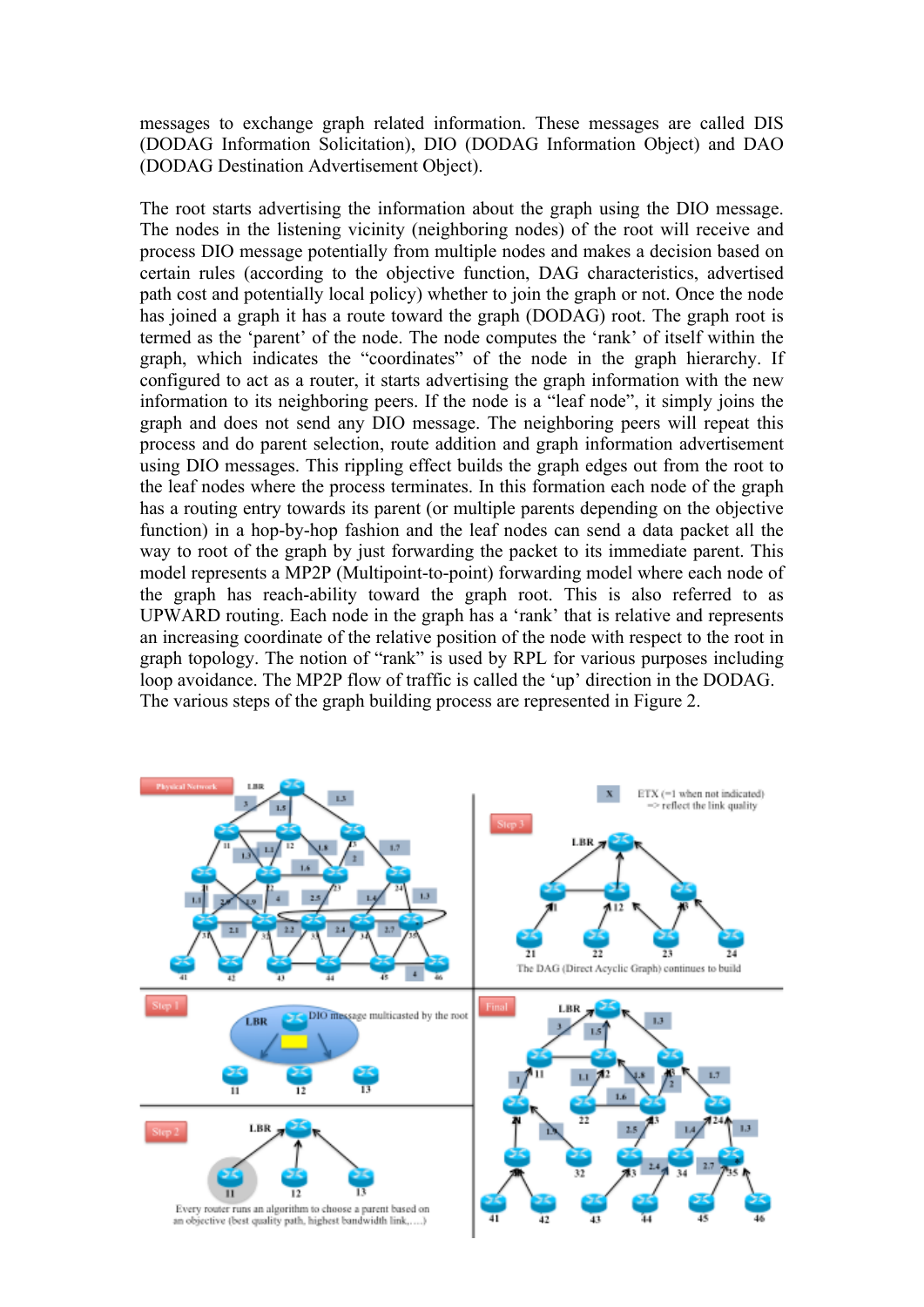The DIS message is used by the nodes to proactively solicit graph information (via DIO) from the neighboring nodes should it become active in a stable graph environment using the 'poll' or 'pull' model of retrieving graph information or in other conditions.

Similar to MP2P or 'up' direction of traffic, which flows from the leaf towards the root there is a need for traffic to flow in the opposite or 'down' direction. This traffic may originate from outside the LLN network, at the root or at any intermediate nodes and destined to a (leaf) node. This requires a routing state to be built at every node and a mechanism to populate these routes. This is accomplished by the DAO (Destination Advertisement Object) message. DAO messages are used to advertise prefix reachability towards the leaf nodes in support of the 'down' traffic. These messages carry prefix information, valid lifetime and other information about the distance of the prefix. As each node joins the graph it will send DAO message to its parent set. Alternately, a node or root can poll the sub-dag for DAO message through an indication in the DIO message. As each node receives the DAO message, it processes the prefix information and adds a routing entry in the routing table. It optionally aggregates the prefix information received from various nodes in the subdag and sends a DAO message to its parent set. This process continues until the prefix information reaches the root and a complete path to the prefix is setup. Note that this mode is called the "storing" mode of operation where intermediate nodes have available memory to store routing tables. RPL also supports another mode called "non-storing" mode where intermediate node do not store any routes (discussed later in this document).

RPL also supports point-to-point (P2P) communication from any node to any other node in the graph. When a node sends a packet to another node within the LLN network, the packet travels 'up' to a common ancestor at which point it is forwarded in the 'down' direction to the destination. A technique for further optimizing (when necessary) P2P communication between nodes is being explored by the ROLL WG in [13].

RPL also provides the ability to perform multi-topology routing (MTR) thanks to the concept of a DODAG instance identified by an instance-id. The idea is to construct and identify multiple graphs (DODAGs) over the same physical topology. This provides a way to provide paths based on different optimization objectives as specified by the objective function and the routing/constraint metrics. A node can only join a single graph within an instance-id but can be associated with several instance-ids simultaneously. This is illustrated in Figure 3. This is helpful to build multiple routing topologies on a physical mesh network. For example, non-critical traffic should follow a path avoiding battery-powered nodes whereas more critical traffic should follow a path of minimum latency.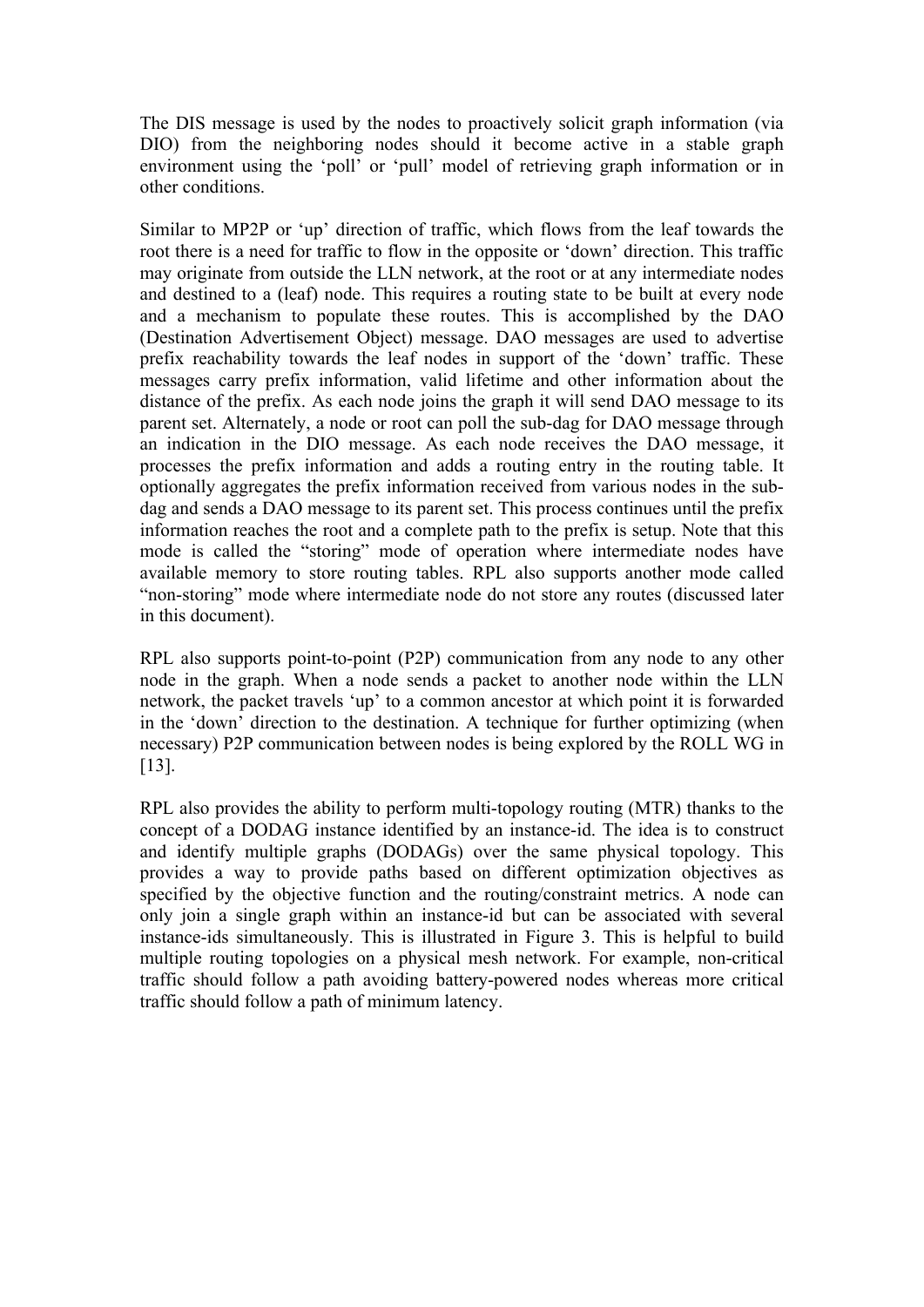

**Figure 3 – Example of Multi-topology-routing using the RPL routing protocol**

Another class of traffic can use paths leading to a data aggregator while other traffic should avoid nodes not supporting link encryption. So routing decisions are more complex using a variety of metrics and constraints, which could change dynamically.

Within an instance, the routing topology can be segregated among multiple graphs for various reasons such as providing greater scalability. A node can only be associated with a single graph within a specific instance but it can join multiple routing instances. However, the routing protocol allows the movement (or 'jump') of a node to a different graph within the framework of some fundamental rules. As the node moves to another graph it has to abandon its current parent set, re-compute the new rank based on its new position and do new parent selection.

#### **Support of dynamic routing metrics and constraints**

*Metrics and constraints:* Routing for an LLN requires a sophisticated routing metric strategy driven by type of data traffic. A metric is a scalar quantity used as input for best path selection. A constraint, on the other hand, is used as an additional criterion to prune links or nodes that do not meet the set of constraints. Metrics and constraints can be node or link based. Examples of node level metrics are node state attribute, node energy state etc., while link level metrics can be latency, reliability, link color etc. The metrics and constraints can be dynamic and the routing protocol "smoothes" and reacts to the changes in metric and constraint values (see [7]). Additionally, metrics can be recorded or accumulated. Recorded metrics carry distinct values of each path while accumulated metric is an aggregation of values along the path.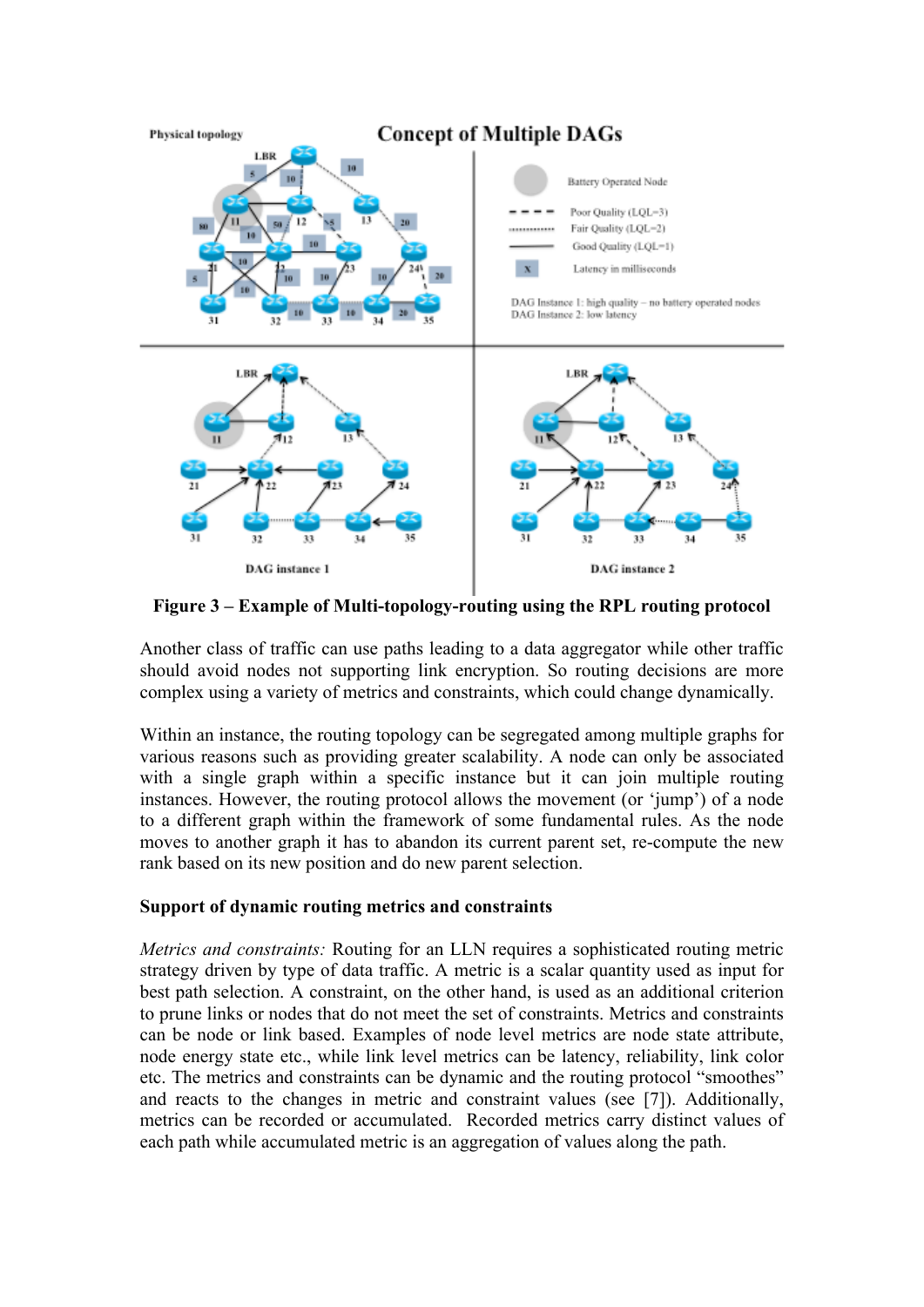#### **Storing and Non-storing nodes**

Each node at the edge of a graph sends a DAO message to allow routing state to be built for traffic to flow in the 'down' direction known as downward routing. This means that each node in the network would have to store the prefix information from the DAO messages received from the sub-dag nodes. This has memory implications and routing table scalability at each node since each prefix entry translates to a routing entry in the routing table (or less in the presence of routing aggregation). Some nodes in the network may have significant constraints regarding memory and may be incapable of storing routing entries for downward routes. These nodes are classified as non-storing nodes while nodes capable of storing routing information are called storing nodes.

In non-storing mode, a node uses DAO messages to report its DAO to its parents all the way to the graph Root. The graph Root uses the information received to piece together a downward route to a node by using DAO parent sets from each node in the route. The nodes include the parent information in the 'transit-info' field of the DAO message. Additionally, nodes can pack DAOs by sending a single DAO message with multiple prefix information. Each prefix information can be associated with its own transit information. In this mode of operation it is expected that the root of the DODAG has the capability to store routing information while the nodes in the DODAG operate in non-storing mode. A mixed mode of operation is not allowed and all nodes in the graph have to operate in either storing or non-storing mode only.

In the non-storing mode when the root receives a packet destined to a specific destination in a non-storing graph the root adds the pieced together information in the source routing header of the packet and forwards it to the next-hop child node in the network. Each intermediate node examines the information in the source routing header and forwards the packet to the next-hop child node. This forwarding process is repeated until the packet reaches the final destination. So for example, in non-storing mode, when a node A sends a packet to a node B within the RPL domain, the packet first follows the graph up to the root where the routing information is stored. At this point, the graph root inspects the destination, consults its routing table that contains the path to the destination thanks to the DAO messages that were received, and "source-routes" the packet to its destination using a specific routing header for IPv6 (called RH4) [12].

It should be mentioned that there is a trade-off between storing and non-storing mode of operation in terms of computing resources (memory, CPU, power etc). For example, storing mode requires routing tables and uses up memory while non-storing mode, though not requiring routing tables, causes packets to increase in size which uses more power and bandwidth.

#### **Loop Avoidance and Loop Detection**

Loop detection and avoidance is one of the differentiating aspects of a routing protocol for smart object networks like RPL compared to traditional networks. In traditional networks temporary loops are formed due to topology changes and lack of synchronization between nodes. These loops need to be detected as quickly as possible to avoid packet drops (due to TTL expiry) and link congestion, therefore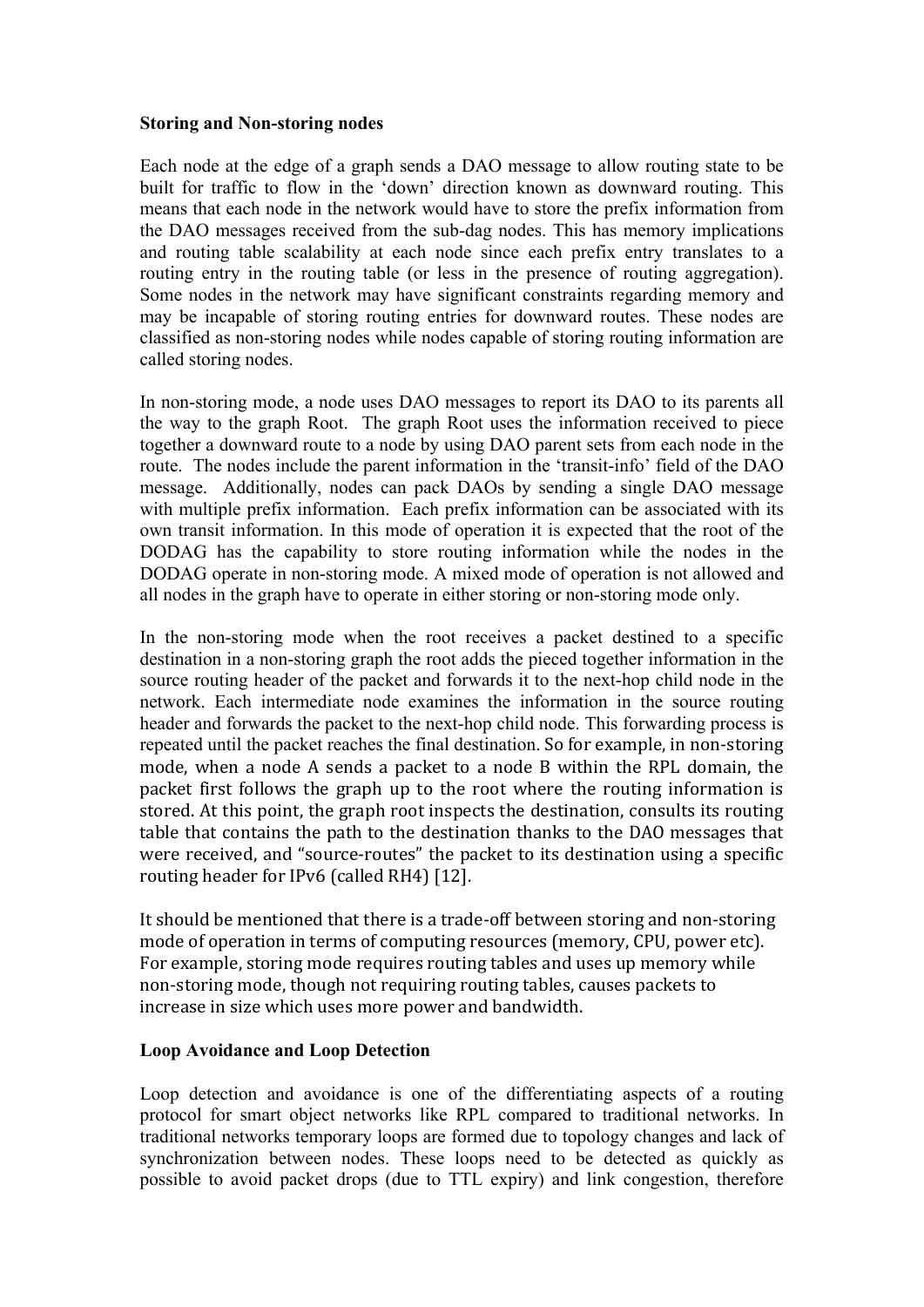various optimization mechanisms have been proposed and put in place to avoid such micro-loops.

Contrasting the high data rates in traditional networks are the low data rates in LLNs. In LLNs the effect of temporary loops may have limited impact on low data rates and it is recommended to under-react, as the conditions leading to loops could be transient. Also, over-reacting to such conditions in LLNs could lead to further routing oscillations and energy consumption in nodes to process the control packets. Thus, RPL does not guarantee the absence of loops but rather tries to avoid them and specifies mechanisms to detect loops via data path validation.

RPL specifies two rules for loop avoidance. These rules rely on the 'rank' property of the nodes. Firstly, as part of the "max\_depth rule", a node is not allowed to select as a parent a neighboring node that is deeper (ie whose rank is greater) such that the node will end up advertising a value node-rank+max depth, where max depth is a configurable value specified at the root. Secondly, a node is not allowed to be 'greedy' and attempt to move deeper in the graph to increase the number of parents.

Loops in LLNs are unavoidable hence there is a need for detecting these loops in addition to loop avoidance rules. One way to achieve this is by setting bits in the RPL routing header (RH4 [12]) and processing these bits as part of data-path validation. The idea is to set and process these bits as the packet moves up and down along the edges of the graph and check for anomalies in the values to detect loops. For example, loops in the DAO path can be detected by using a 'down' bit in the RPL routing header [12]. When a node sends a packet destined to one of its children in the 'down' direction, it sets the 'down' bit and forwards the packet to the next hop node. Upon receiving a packet with the down bit set, if the routing table lookup of the receiving node indicates that the packet has to be forwarded in the 'up' direction this indicates an inconsistency or a loop and packet needs to be discarded (a local repair needs to be triggered). Similar other optimizations are possible.

#### **Global and Local Repair**

Repair is a key feature for any routing protocol and refers to the ability to repair the routing topology when failures occur. Similarly, RPL supports graph repair mechanisms in case of link and node failures. Care must be taken to avoid triggering a re-build in transient conditions as discussed previously. RPL specifies two techniques, which are complimentary in nature and actions (known as local and global repair). When a link or neighboring node failure is detected to be unavailable and the node has no other router in the 'up' direction, a local repair is triggered to quickly find an alternate parent/path. This is a local repair with no global implication on the entire graph. As local repairs take place the graph may start to diverge from its optimum shape, at which point it might be necessary to rebuilding the graph (DODAG) thanks to a complementary mechanism called the "Global Repair".

Global repair is a repair mechanism that rebuilds the graph from scratch. It is an optimization technique but it has a cost. The global repair can be triggered only from the root and has a cost of additional control traffic in the network. Each node in the graph will rerun the objective function for preferred parent selection.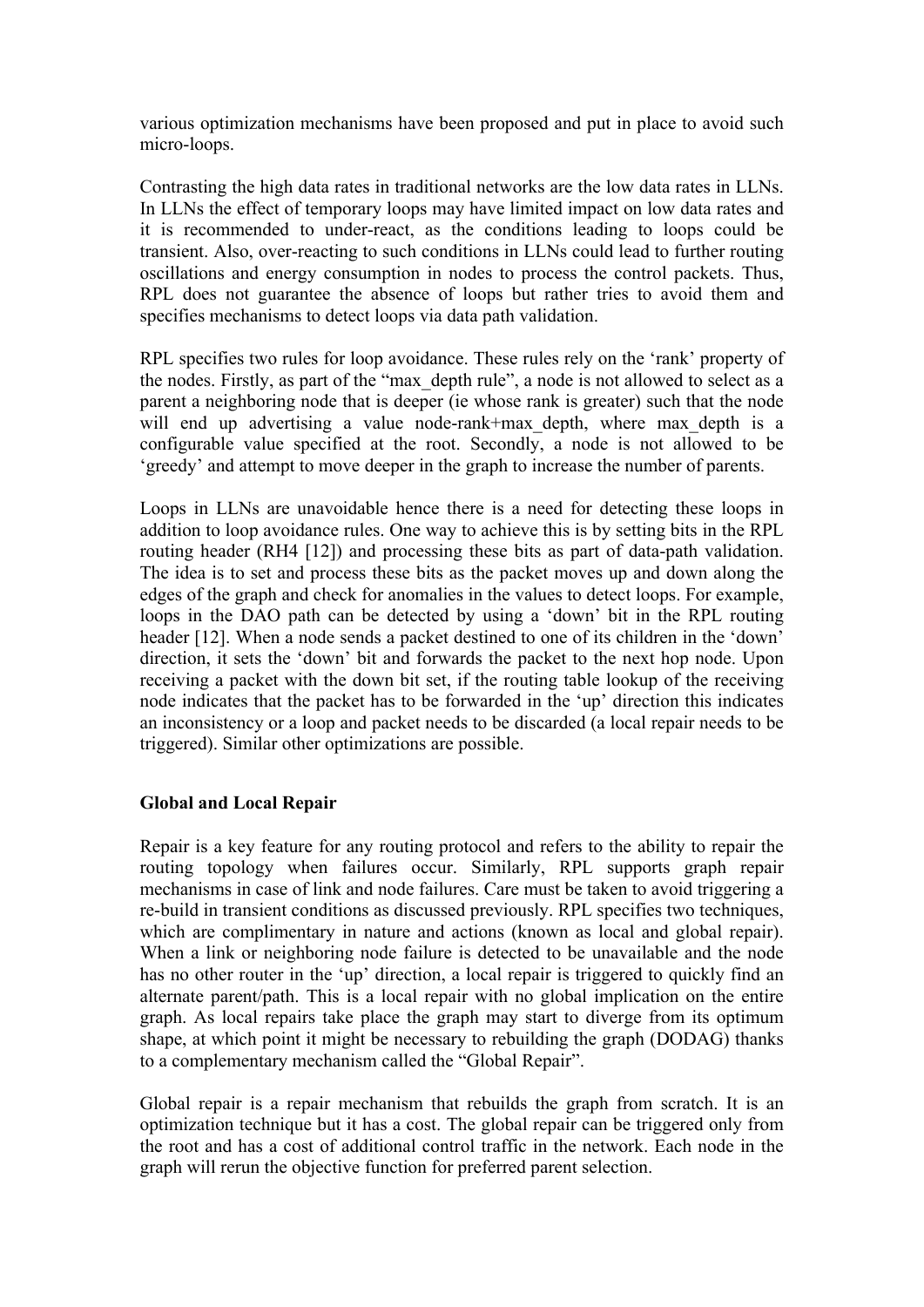#### **Timer Management**

This is another area where RPL differs from other routing protocols that operate in less-constrained environments. In LLNs, especially when the network is made of devices that must save energy, it is imperative to limit the control plane traffic (RPL) in the network. Most routing protocols use periodic keepalives (routing protocol keepalive, protocols such as BFD) to maintain routing adjacency and to keep routing tables up to date. But this would be costly in LLNs where resources are scarce. RPL uses an adaptive timer mechanism called the "trickle timer". This mechanism controls the sending rate of DIO messages. The algorithm treats building of graphs as a consistency problem and makes use of trickle timers to decide when to multicast DIO messages. Certain events are treated as inconsistencies in the network. For example, when a node detects a loop in the network it is considered as an inconsistency in the network, or, when a node joins the network or moves within the network is considered an inconsistency in the network. Loops are detected using new bits defined in an extended IPv6 header. The interval of the trickle timer increases as the network stabilizes which results in fewer DIO messages being sent in the network. As inconsistencies are detected, the nodes reset the trickle timer and send DIOs more often. Using this mechanism the frequency of the DIO messages depends on the stability of the network and the frequency is increased in the vicinity where the inconsistency is detected. In other words, as the network becomes stable, the number of RPL messages decreases. When an inconsistency is detected (such as a loop or a change in the DODAG parameters) the timers are reset to quickly fix the issue (this can be observed in Figure 4 with the "Waves" of control traffic).



**Figure 4 – RPL Control plane Traffic**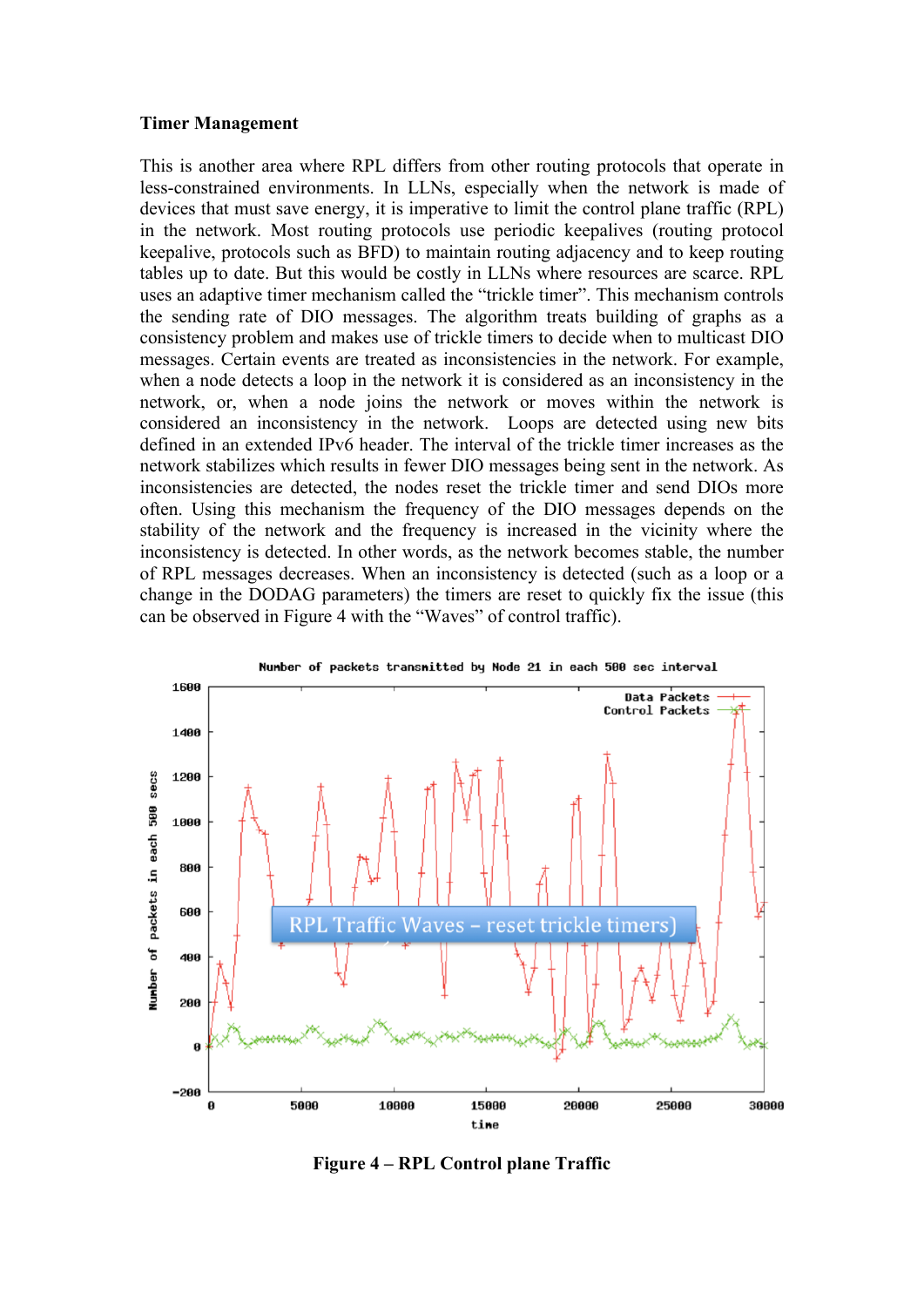One of the main advantages of the trickle timer implementation is that it does not require complex code and is fairly easy to implement. This is especially important given the constrained devices in operation.

# **4. RPL and 6LoWPAN**

In 2005, the IETF chartered the IPv6 over Low Power, Wireless Networks (6LoWPAN) working group to standardize adaptations of IPv6 over mesh networks composed of low-power, wireless links. Link-layer datagram fragmentation and IPv6 header compression were defined to efficiently transport IPv6 datagrams within IEEE 802.15.4 frames. New mechanisms were also defined to perform IPv6 ND operations such as link-layer address resolution and duplicate address detection. While 6LoWPAN was originally chartered for IEEE 802.15.4, the working group's care to limit tight bindings to 802.15.4 allowed other link technologies (e.g. Wavenis and PLC) to utilize the same 6LoWPAN mechanisms. As such, the term "6LoWPAN networks" is often generalized to refer to mesh networks built on low-power and lossy links that utilize 6LoWPAN mechanisms.

A long-standing issue in adapting IPv6 to any link technology is whether or not to support a *single broadcast domain*, where all communication is *transitive* within the subnet (if A can send to B and B can send to C, then A can send to C) and any interface can reach any number of interfaces within the subnet by sending a single IP datagram. Emulating a single broadcast domain within a 6LoWPAN network requires link-layer routing and forwarding, often referred to as "mesh-under" since the multi-hop mesh topology is abstracted away underneath IPv6 to appear as a fully connected network. However, the IETF has not specified any mesh-under routing protocols for use in 6LoWPAN networks.

By contrast, the IETF has specified a "route-over" architecture (RPL as explained in this document) where routing and forwarding is implemented at the network layer, according to the IP architecture. Where a *mesh-under* architecture defines the extent of an IPv6 link as all nodes within the same multihop mesh, a *route-over* architecture defines the extent of an IPv6 link as immediate neighbors reachable within a single link transmission (e.g. radio range on wireless links). In other words, a route-over 6LoWPAN network would be composed of multiple overlapping link-local scopes, each node defining its own link-local scope that includes its immediate link neighbors.

To summarize: A mesh-under approach places routing functions in the link layer to emulate a single broadcast domain where all devices appear as immediate neighbors to the network layer. In contrast, a route-over approach places all routing functions at the network layer.

An expected use case for RPL is to support 6LoWPAN networks in a route-over configuration. With RPL, 6LoWPAN routers operate as IPv6 routers and form routes using RPL. Border routers that connect 6LoWPAN networks to other IP networks will typically operate as RPL DODAG roots. Nodes then utilize RPL to form one or more routing topologies so that they can forward IPv6 datagrams to their destination.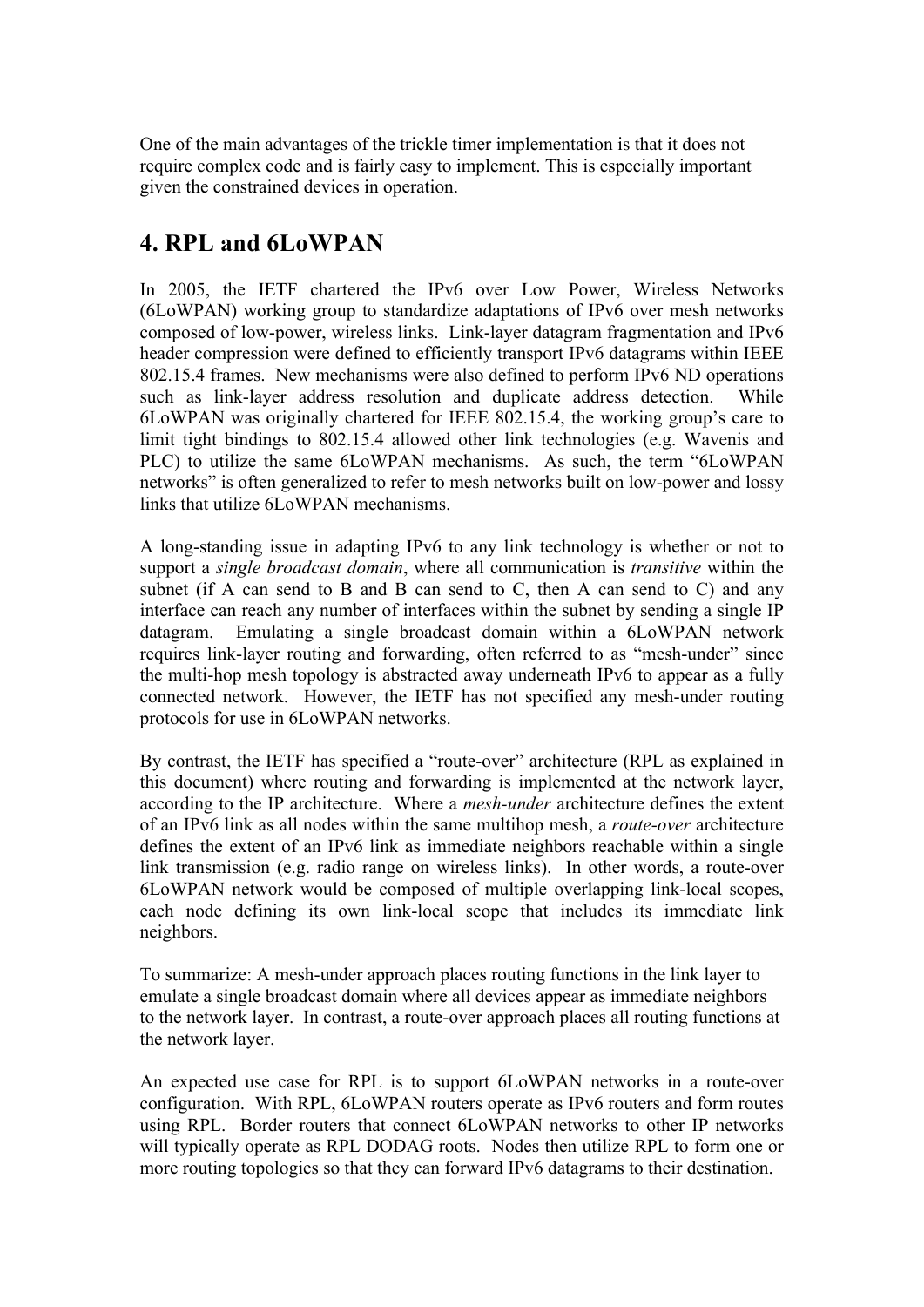A route-over 6LoWPAN network typically does not configure any on-link prefixes due variable connectivity and neighbor relationships that is common within LLNs. As such, 6LoWPAN hosts must explicitly indicate their presence to neighboring attachment routers in one of two ways. In the first option, a host can operate a subset of the RPL protocol, by receiving DIO messages, choosing preferred parents based on advertised metrics and constraints, and communicating DAO messages to the root. The RPL-aware host does not transmit DIO messages because it is not providing any routing functionality.

Alternatively, a 6LoWPAN host may be routing-protocol agnostic by using the 6lowpan-nd protocol to discover neighboring routers, choose attachment routers, and notify one or more of those routers of their existence.

The interaction with Neighbor Discovery and RPL is important to take into account. This is especially true in a LoWPAN, where 6LoWPAN ND optimizations [11] change the interaction model and the LoWPAN network architecture demands more from ND in a route-over topology.

Hosts play a special role in LoWPANs, and the ND bootstrapping process allows them to attach to a LoWPAN without the need to participate in routing, thus reducing complexity. 6LRs (6lowpan Routers), which act either as RPL routers or leaf nodes, respond to Router Solicitation (RS) messages from 6LNs (6lowpan Nodes - other hosts or routers) with Router Advertisement (RA) messages. RAs contain the needed prefix and context information for a node to discover the LoWPAN and autoconfigure its addresses. In a LoWPAN, neighbor information is maintained by having nodes register with their default next-hop routers. This is done using a unicast Neighbor Solicitation/Neighbor Advertisement (NS/NA) exchange carrying an Address Registration Option. These exchanges are shown in Figure 5. 6LRs use ND in the same manner to bootstrap onto the network with a neighbor router, and then to register with other routers.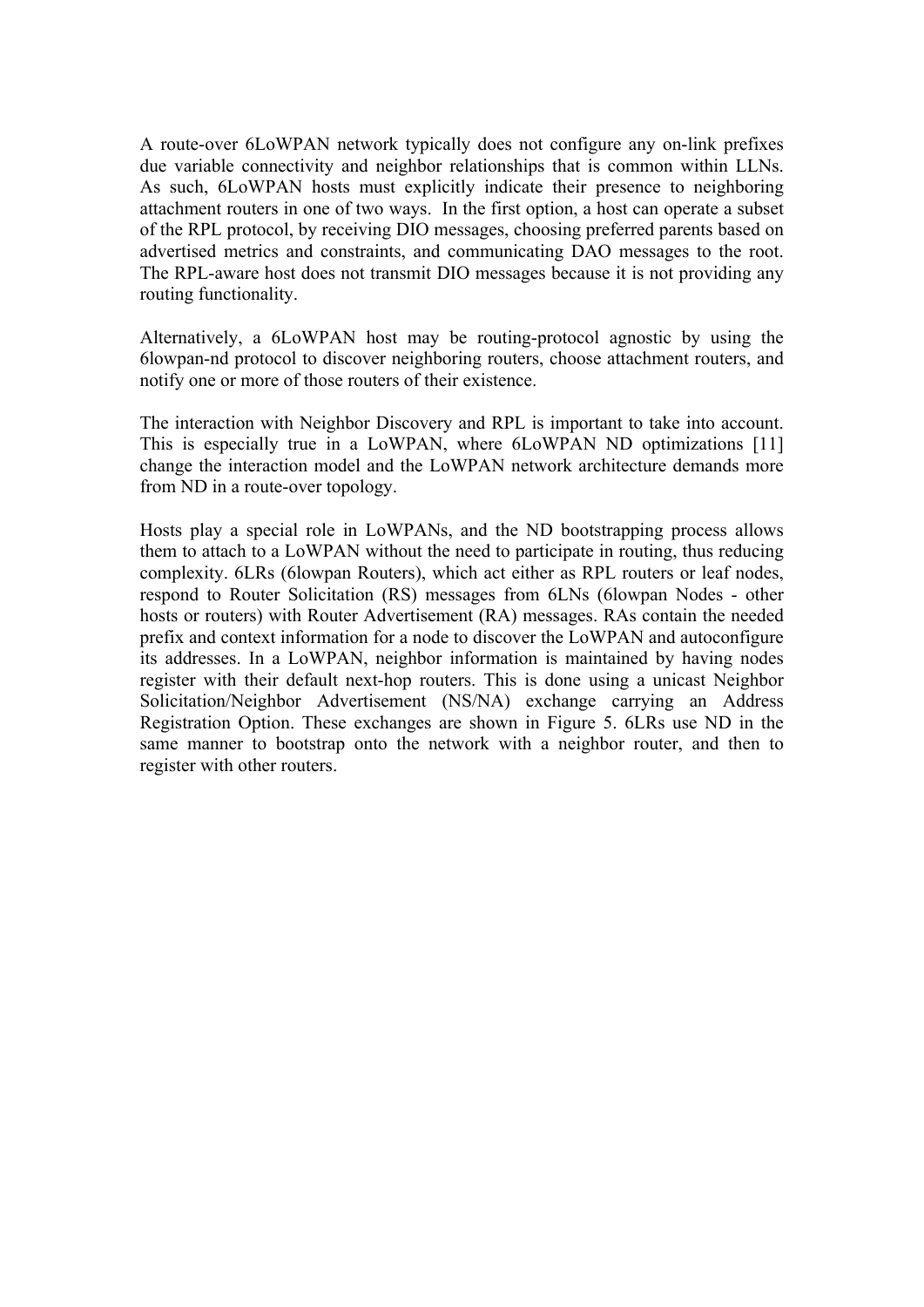

**Figure 5 – Basic ND message exchanges in a LoWPAN.**

A LoWPAN functions properly only when its prefix information and the set of compression contexts (if any), used for further compressing addresses, is in sync for all nodes in the LoWPAN. On an IPv6 link this is trivial as all nodes on the link can receive RAs from the same router. In a route-over LoWPAN the link is non-transitive, thus every 6LR in the LoWPAN needs a fresh set of prefix and context information. This information is then included in the RA sent in response to an RS from a neighboring node. This is achieved in a LoWPAN by using the multihop prefix distribution mechanism of [11]. Here the 6LBR originates the set of prefix and context information for the LoWPAN. This set of prefix and context information is provided with the 6LBRs IPv6 address and a version number. As RS/RA exchanges are made by 6LRs in the network, this information is slowly distributed throughout the LoWPAN. By following a simple set of rules, the 6LBR is able to update the set of information while keeping all nodes in the LoWPAN in sync.

In turn, RPL routers serving as attachment routers must inject host routes into the RPL domain by including information about those hosts that have registered via 6lowpan-nd in DAO messages.

As you may have noticed, applying RPL to 6LoWPAN networks does not require any considerations that are different from any other link technology. From a technical perspective, it allows the formation of a single cohesive routing graph that does not suffer from unintended cross-protocol or cross-layer interactions. From an operational perspective, running a single routing protocol across different link technologies reduces operator burden in having to understand and manage a routing protocol for each specific link technology. Within a RPL domain, one or more RPL routers are configured to serve as roots and initiate the graph building process. Other RPL routers participate in the iterative graph building process and generate DAOs toward the root to advertise reachable prefixes within their subgraphs. In storing mode, RPL routers maintain state for prefixes within their subgraph.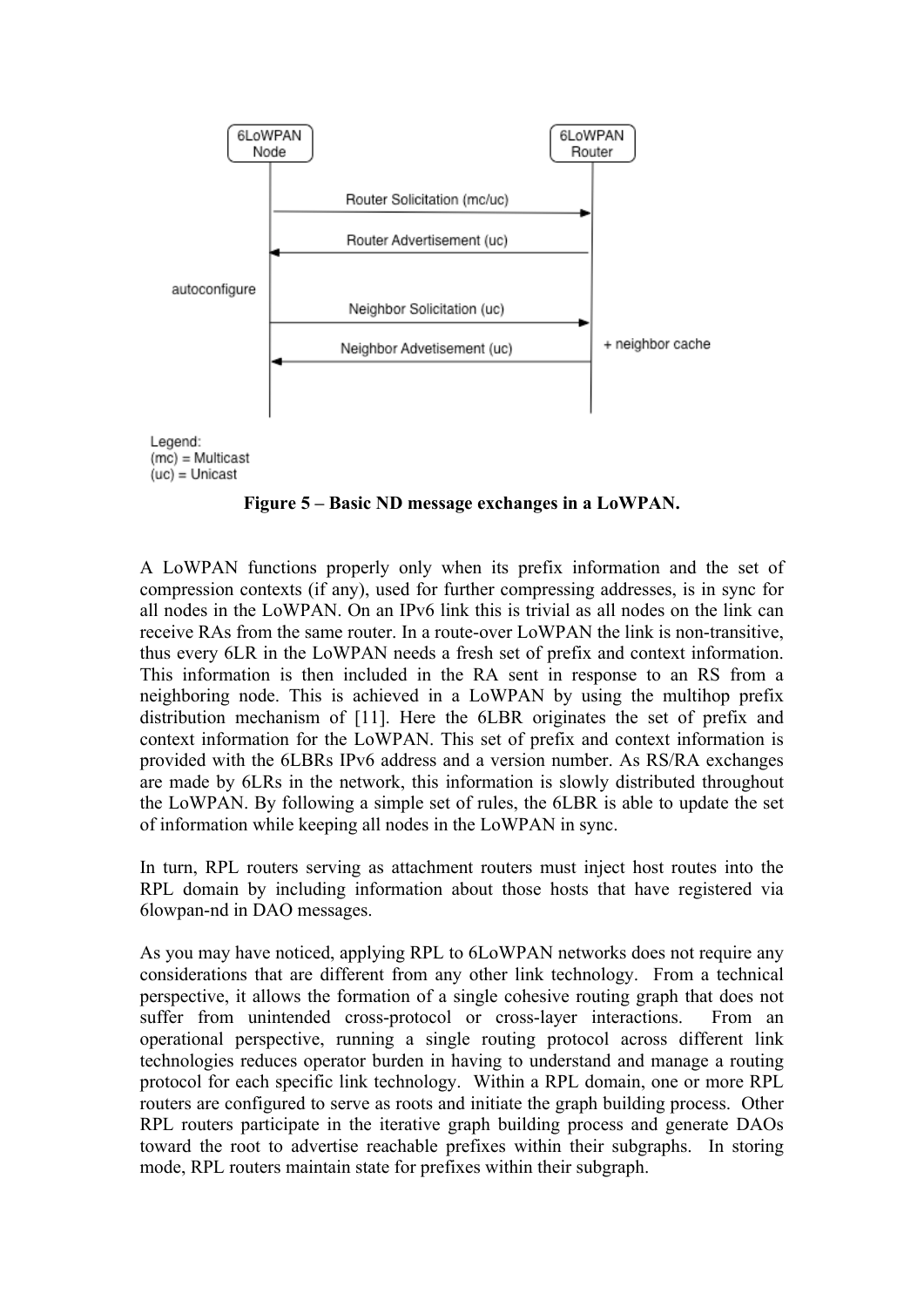# **5. An example using RPL over a Low-Rate Low-Power Powerline Communication (LR-LP-PLC) for Home area Network.**

Because RPL aims to offer a routing protocol for LLNs, it is by definition not restricted to any specific link layer. According to the initial requirements, RPL is a layer 3 routing protocol not tied to a specific link layer technology. As presented in the "Low Power Link Layer" white Paper [5], link layers technologies other than IEEE 802.15.4 may fit with the LLN definition, and PLC is a particularly good candidate.

The aim of this section is simply to provide an example of RPL operation using a PLC link layer for a home area network. Needless to say that LLN may also use low power wireless links or a mix of link layers too.

Similarly to low power wireless link layers, PLC links suffer from variable link quality and are not designed to be a broadcast-based technology like Ethernet.

Basically, limitations come from:

- The strong absorption of the media itself, not designed to support high frequency transmissions.
- Appliance's power supply presenting low impedance at high frequencies thus impacting significantly signal propagation.
- EMC regulation and power consumption that limit emission levels and coverage.

Compared to regular PLC systems, LR-LP-PLC is a particular implementation (currently being standardized within ETSI), dedicated to command & control or M2M applications, designed to optimize power consumption including to the detriment of range and data rate. Some LR-LP-PLC implementations have been shown to consume similar power consumption levels as wireless radio systems like 6LowPan nodes.



**Figure 6 – Packet Delivery Ratio (PDR) variation over time on several LR-LP-PLC links**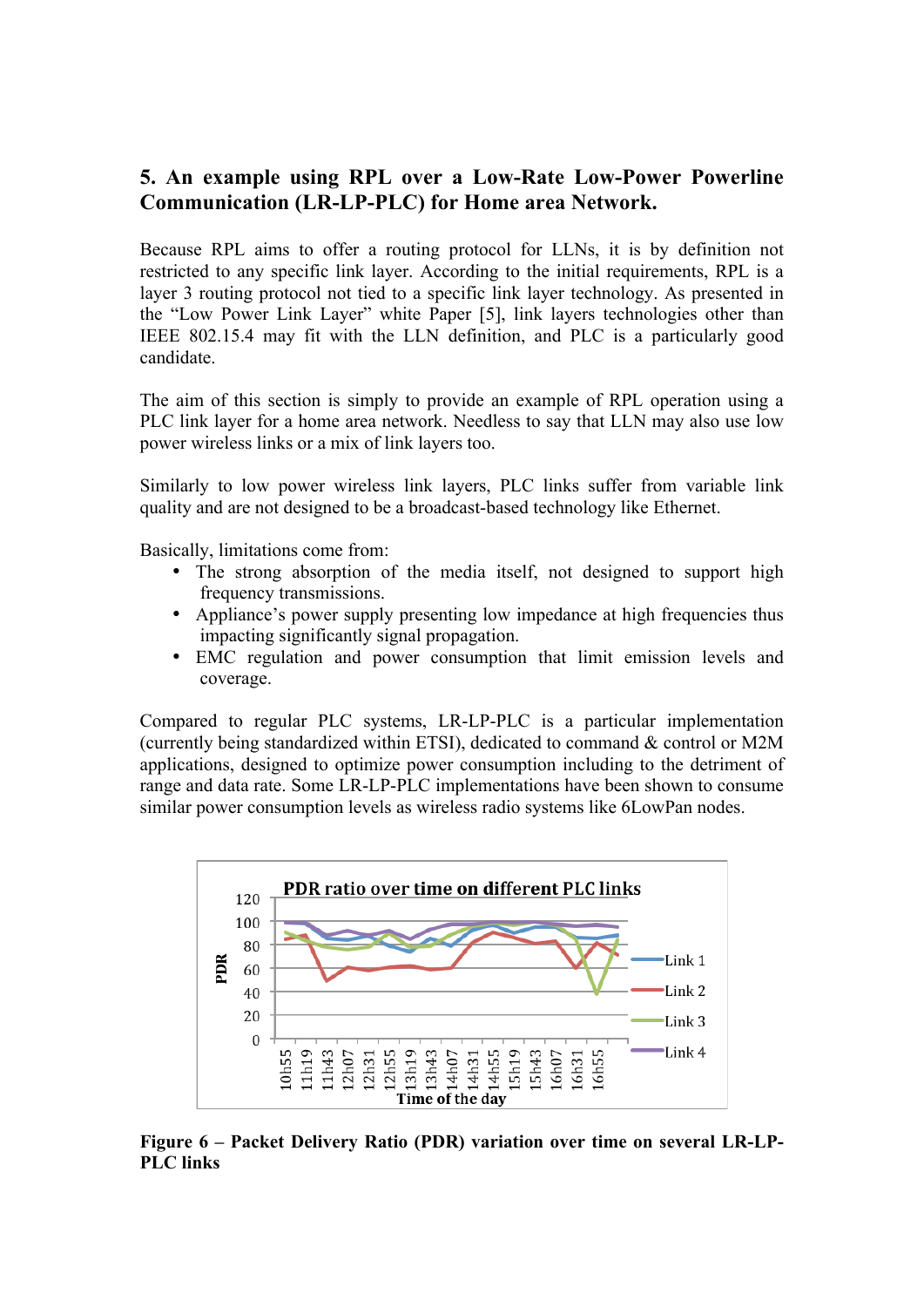As shown in figure 6 in comparison with figure 1, the PLC link may be subject to as many disturbances as a wireless link, because every electrical device may inject noise and/or absorb the signal. Considering the number of electrical devices in an electrical network like a multi-dwelling unit and their varying electrical behaviors that disturb the communication, the routing mechanism over PLC networks has to cope with very lossy links. Furthermore, these noise/fading generators create asymmetric links that add routing complexity.

As explained in the previous sections, RPL computes multi-hop path according to a given metric. This enables the choice of the metric-optimum path to a particular node. RPL can also help in fading issues with packet forwarding, enabling the repeating of the message along the path. The use of the Expected Transmission Count (ETX) metric in RPL networks over LR-LP-PLC will help the RPL nodes to use more reliable paths to reach the root.

Note that the link quality measurement may depend on the packet size, larger size packets taking more time to transmit and therefore more exposed to disturbances.

Considering LR-LP-PLC technologies as presented in [5], experience tells us that all nodes of a single network cannot be reached with a single hop. Due to multiple and varying disturbances on the link, LR-LP-PLC networks may take advantage of mesh topologies to provide path diversity and RPL recovery mechanisms. RPL address these challenges by building a graph (DODAG), and maintaining a topology according to a set of Constraints/Metrics computed by low layers. An experiment of a RPL network over an LR-LP-PLC implementation subject to real life activity (multiphase in a multi-dwelling environment) with the ETX metric, achieved a 97% average transmission success instead of less then 50% without RPL (note that this is based on a real-life Watteco experiment and may vary with the network).

Because LR-LP-PLC links have limited throughput, the under-reactive behavior of RPL helps to maintain a reliable topology with keeping the traffic control overload very low. Being over-reactive would result in a global repair for every electrical event that may change the network topology.

Because the electrical network behavior cannot be known a priori, and because there is no strong relation between wiring and logical connections, self-configuration is the key to build a routing topology.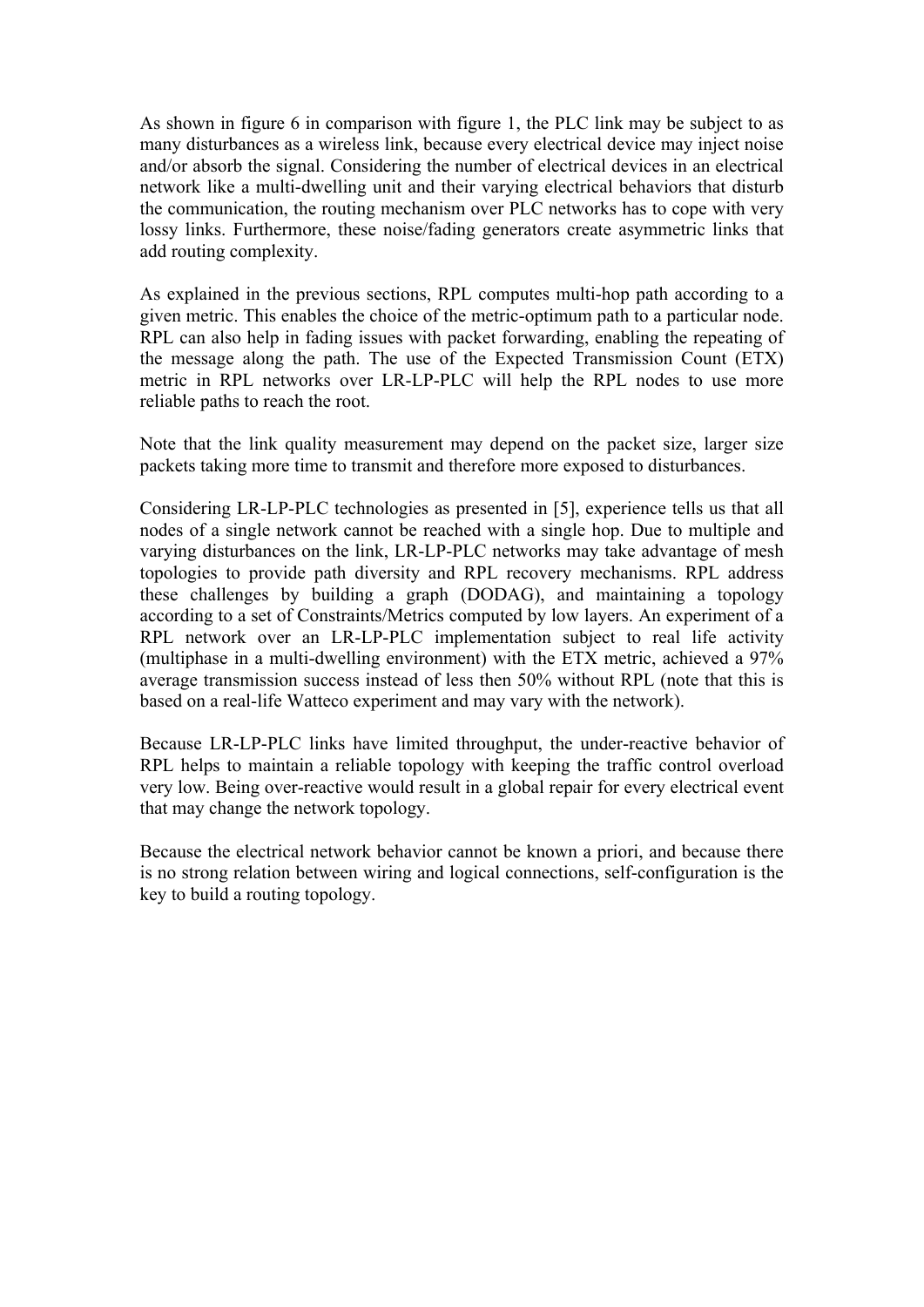

**Figure 7 – Example of a local repair in the RPL routing topology after an electrical perturbation, affecting link to node B.**

Figure 7 highlights the difference between physical and logical topologies over LR-LP-PLC. This makes auto configuration a mandatory feature. The local repair mechanism in RPL provides full connectivity in the PLC network thanks to multihops topologies.

According to its rooted architecture, RPL enables multi physical networking. For example, the DODAG root may be used to connect the LLN to the public Internet, regardless of the media employed. For instance, a root of a LR-LP-PLC network (thus usually main-powered) running RPL may have an 802.15.4 interface and an Ethernet interface to the Internet.

### **6. RPL and Security**

Security is critical in smart object networks but implementation complexity and size is a core concern for LLNs such that it may be economically or physically impossible to include sophisticated security provisions in a RPL implementation. Furthermore, many deployments can utilize link-layer or other security mechanisms to meet their security requirements without requiring the use of security in RPL. Therefore, the security features in RPL are available as optional extensions.

When made available, RPL nodes can operate in three security modes. In the first mode, called "unsecured," RPL control messages are sent without any additional security mechanisms. Unsecured mode implies that the RPL network could be using other security primitives (e.g. link-layer security) to meet application security requirements. In the second mode, called "pre-installed," nodes joining a RPL instance have pre-installed keys that enable them to process and generate secured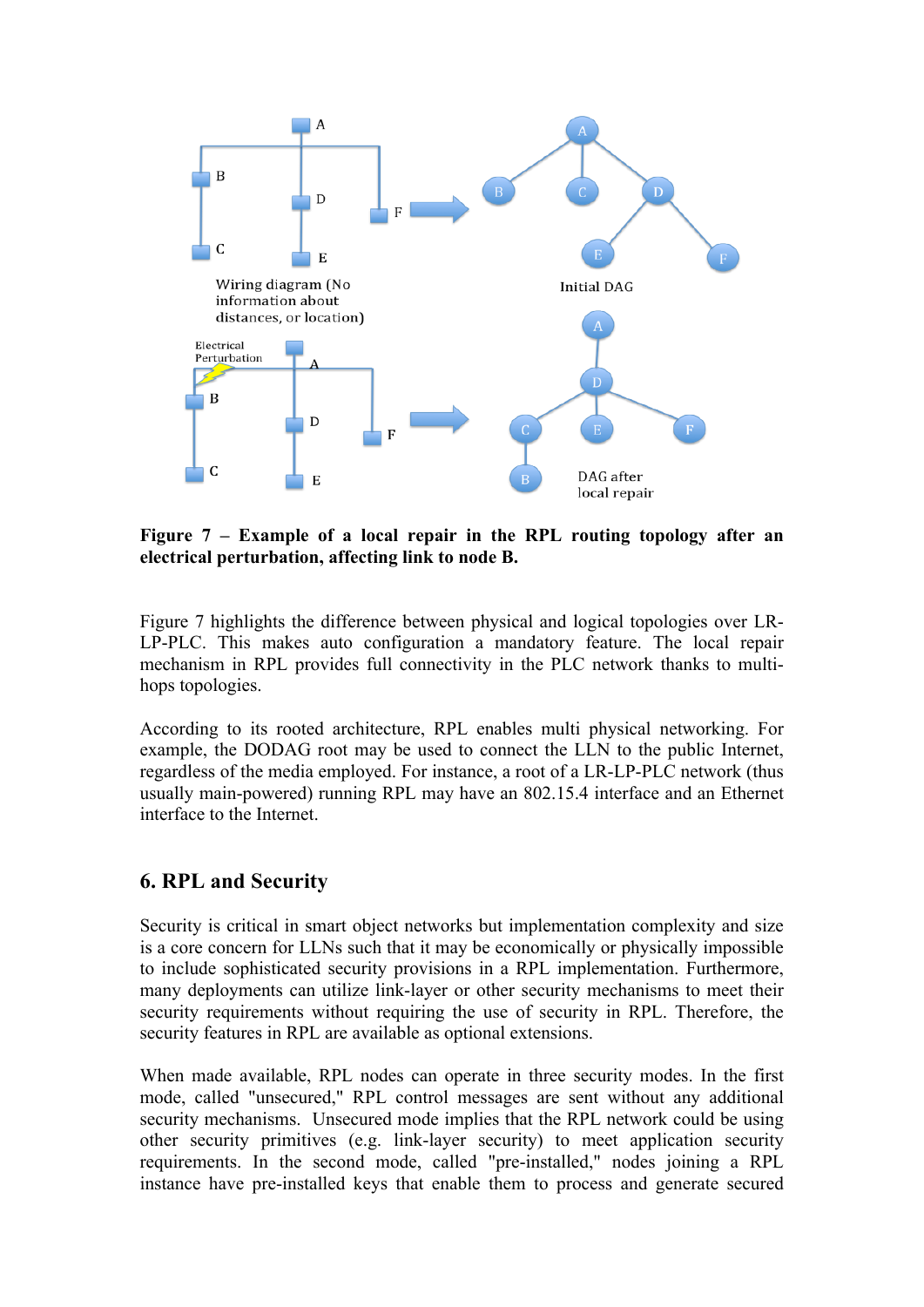RPL messages. In the third mode, called "authenticated", nodes can join as leaf nodes using pre-installed keys as in pre-installed mode, or join as a forwarding node by obtaining a key from an authentication authority.

Each RPL message has a secure variant. The level of security (32-bit and 64-bit MAC and ENC-MAC modes are supported) and the algorithms (CCM and AES-128 are supported) in use are indicated in the protocol messages. The secure variants provide integrity and replay protection and confidentiality and delay protection as an added option.

# **7. Interoperability Testing**

RPL has been implemented by a number of vendors during the design phase and RPL has highly benefited from return on experience as it was implemented. Furthermore both the IPSO and Zigbee/IP alliances organized several interoperability tests that were successful. Zigbee has tested the "non storing" mode of operation of RPL.

# **8. Simulation Results**

In order to get a sense of real-life deployments several vendors are fast adopting the routing protocol specified. In addition, simulations have been done on various aspects of the algorithm to provide useful data and aid in design choices. For example, in one set of simulation results, a discrete event simulator (see [14]) has been developed based on OMNET++ and the Castalia module for wireless sensor networks within OMNET++. Hundreds of link traces were gathered to create a link failure model database of lossy links. Each link trace provided the PDR at different times. For some links received signal strength indicator (RSSI) data was available and PDR values were derived from it due to their implicit correlation.

The simulator reads the database and selects values at random thus providing fairly realistic results. When a packet is to be transmitted by a node, the PDR of the link is read from the database and the packet is dropped with a probability of 1-PDR. In this simulation the data traffic was segregated with 25% of the traffic going in the up direction to the root and 75% of the traffic going in the down direction.

Several characteristics were studied: control traffic, routing table size, path efficiency and failure handling. The following observations were made for each:

*Control traffic:* The control traffic is negligible compared to the data traffic and as the DODAG stabilizes the control traffic decreases significantly.

*Routing Table Size:* Observations were made for the number of routing entries in the absence of route aggregation. It was observed that number of routing entries increase as we get closer to the root of the DODAG.

*Path Efficiency:* Observation was made on the optimality of path for P2P traffic. The idea was to find out how sub-optimal the path computed by the algorithm for P2P traffic compared to an ideal routing protocol. It was observed that although the algorithm provides a fairly good quality path additional mechanism would be needed to further improve it.

*Failure Handling:* This observation provided critical information as it provides the protocol's capability to compute an alternate path in the case of node or link failure.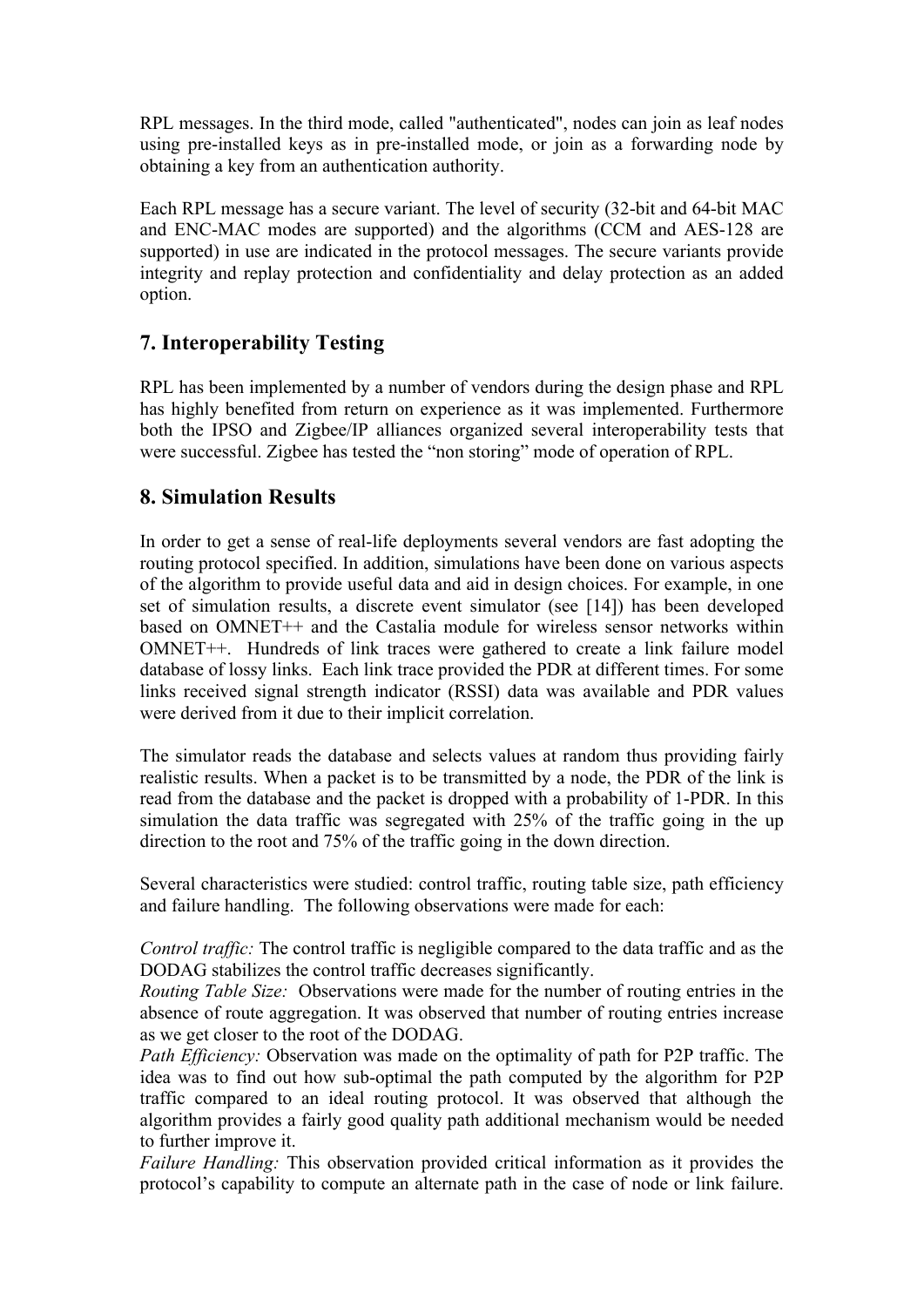Observations were made for local and global repair scenarios to observe the amount of time during which no path was available. It was observed that in 80% of the cases the period of time without connectivity was 20sec during local repair. Two observations were made for global repair frequency: 1hour and 1minute. These results were observed on specific networks for a given RPL parameters settings. It was observed that as the frequency interval is reduced the failure time is also reduced at the cost of increase in control traffic. It was also observed that if the global repair interval was increased to one hour and the local repair was activated the failure time was reduced significantly while the control traffic increased slightly, thus providing excellent convergence time without affecting the overall scalability (see [14] for further details).

# **9. References**

[1] *"*Interconnecting Smart Object with IP: The next Internet" (The Morgan Kaufmann Series in Networking) by JP Vasseur and Adam Dunkels, www.thenextinternet.org, June 2010.

[2] IPSO White Paper #1 – "A survey of several low power Link layers for IP Smart Objects" by JP Vasseur, Adam Dunkels.

[3] "6LoWPAN: The Wireless Embedded Internet" (Wiley Series on Communications Networking & Distributed Systems)" by Zach Shelby and Carsten Bormann.

[4] IPSO White Paper #3 – Lightweight IPv6 Stacks for Smart Objects: the Experience of Three Independent and Interoperable Implementations by Julien Abeillé, Mathilde Durvy, Jonathan Hui, Stephen Dawson-Haggerty.

[5] IPSO White Paper #6 – "A survey of several low power Link layers for IP Smart Objects" by JP Vasseur, Paul Bertrand, Bernard Aboussouan, Eric Gnoske, Kris Pister, Roland Acra and Allen Huotori.

[6] RPL: IPv6 Routing Protocol for Low power and Lossy Networks http://tools.ietf.org/html/draft-ietf-roll-rpl-19

[7] Routing Metrics used for Path Calculation in Low Power and Lossy Networks http://tools.ietf.org/html/draft-ietf-roll-routing-metrics

[8] Terminology in Low power And Lossy Networks - http://tools.ietf.org/html/draftietf-roll-terminology

[9] "Transmission of IPv6 Packets over IEEE 802.15.4 Networks", by G. Montenegro, N. Kushalnagar, J. Hui and D. Culler, IETF RFC4944, Sept 2007.

[10] Compression Format for IPv6 Datagrams in 6LoWPAN Networks http://tools.ietf.org/html/draft-ietf-6lowpan-hc